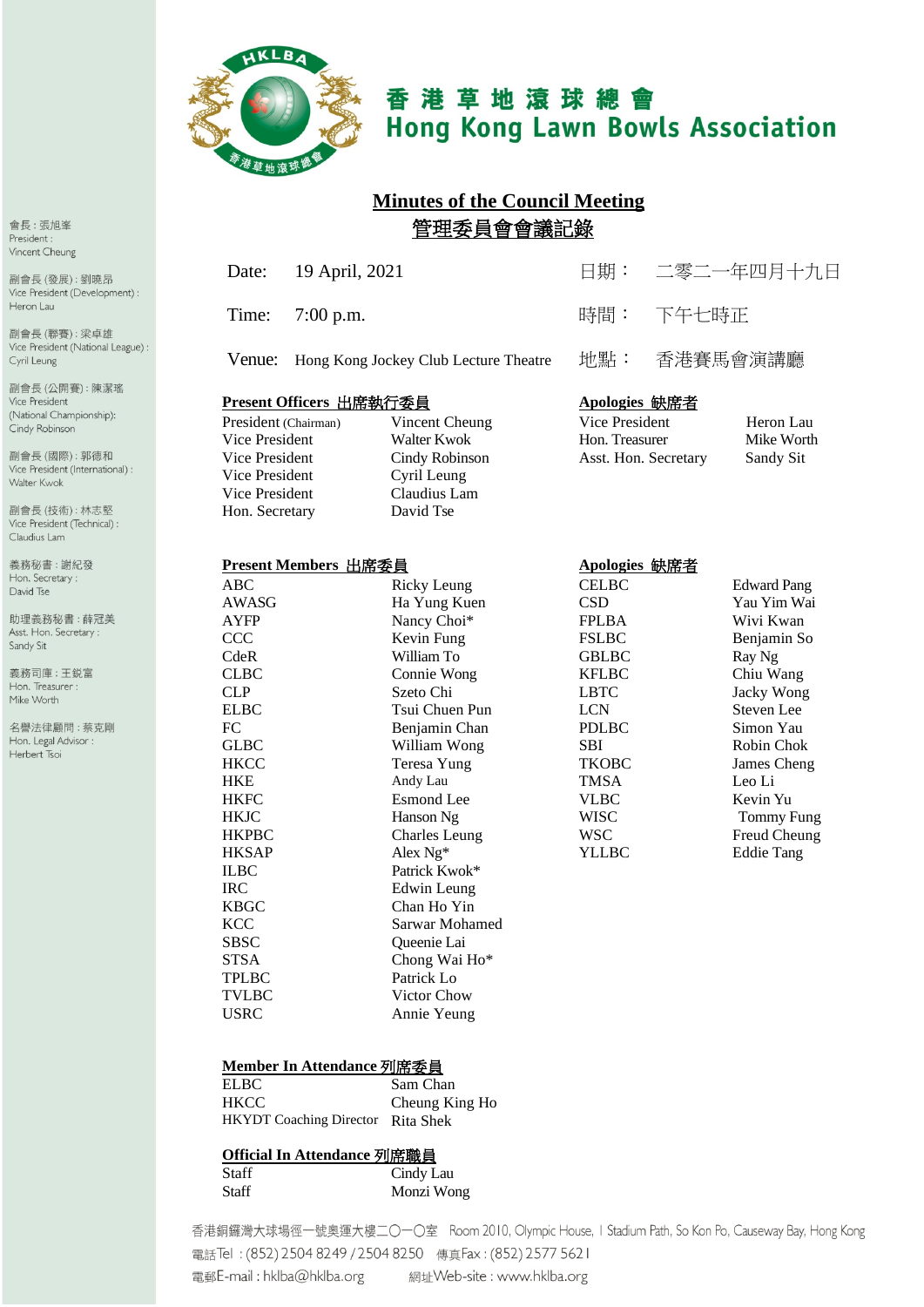#### **1 ACCEPTANCE OF PREVIOUS MINUTES**

Having been circulated to all members of the Council of Management, the minutes of the council meeting held on 8 March 2021 were taken as read, confirmed, and approved.

## **2 MATTERS ARISING**

The Chairman welcomed the new convenors Mr. Esmond Lee of HKFC, Mr. Patrick Lo of TPLBC and Ms. Annie Yeung of USRC.

#### **3 CORRESPONDENCE**

Nil

#### **4 TREASURER'S REPORT**

4.1 Summary of outstanding payments as at 8 March, 2021 was tabled. The Chairman thanked members for settling the over 120 days outstanding amounts and encouraged members to settle their debts under 120 days.

#### **5 NATIONAL LEAGUE**

#### 5.1 Premier League 2021

VP (National League) expressed his gratitude to those convenors and captains for their efforts in fixing all rescheduled matches.

The request from CCC to use outdoor green as their home green for CCC Women's C side was approved.

#### 5.2 Drinks only in Premier League 2021

As part of the control measures to contain COVID 19 pandemic, home side should not serve food during the league games apart from providing water, bottled or canned drinks.

#### 5.3 Availability of Home Green

The League Panel suggested a policy to accommodate the maximum number of sides for a venue. The maximum number of sides for each venue would be formulated as two times the maximum number of matches permissible to be held at that venue on Saturday and Sunday. Once the maximum number of sides have been accommodated, additional requests to use the venue as home green or for *ad hoc* switching of green would not be entertained.

#### **6 NATIONAL COMPETITION**

#### 6.1 Champion of Champions Championship 2020

Champion of Champions Championship 2020 was completed on 4 April 2021. The Men's winner and Women's winner were Jason Choi (KCC) and Helen Cheung (CCC) respectively.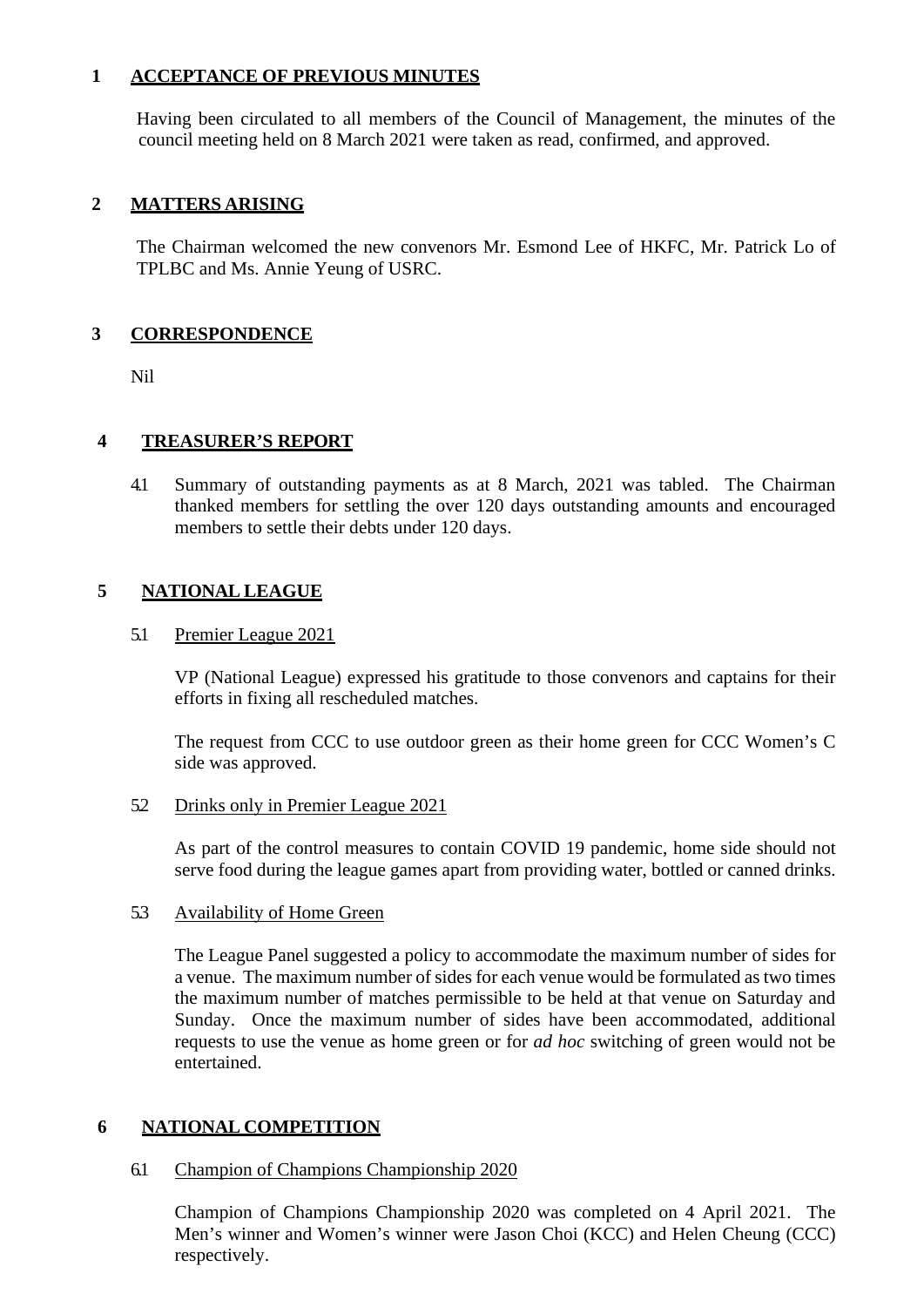HKLBA thanked CCC, FC, HKFC, KBGC, KCC and USRC for providing the green.

#### 6.2 National Indoor Pairs Competition 2020

National Indoor Pairs Competition 2020 was completed on 6 April 2021. HKLBA thanked CdeR for providing the rinks.

#### 6.3 2020 National Championship Finals Day

2020 National Championships Finals Day was successfully held with live-streaming broadcast on 28 March, 2021. HKLBA thanked HKFC for providing the outdoor green and technical support.

#### 6.4 Novice Singles Competition 2021

HKLBA received a complaint from an ABC player against CLBC on 8 April, 2021 as regards the use of adjacent rink by him for practice before match. National Championships Panel replied to both Convenors that since the ABC player had not violated the rule, the result of the match would not be affected. Taking the opportunity, VP (National Competitions) appealed to members for their efforts in promulgating by Bye-laws to their club members.

#### 6.5 Angela Chau Memorial Mixed Triples Competition

HKLBA thanked CdeR for sponsoring the annual event. Details had been discussed and enrolment would likely commence in July 2021. The semi-finals and final would be hosted at Club de Recreio in late October. The National Events Calendar 2021-2022 had been updated accordingly.

#### 6.6 Rescheduling Problem

HKCC pointed out their difficulties in rescheduling a game due to constraint of their venue. They felt at times that their requests were rejected light-heartedly by opponent players (teams). The National Championships Panel concluded that the HKCC players were fully aware of the availability of their green when enrolling in competitions. They should try for as far and as soon as possible to discuss with their opponents on any rescheduling. Given a rescheduled game would impose pressure to both sides, players should be more considerate and accommodating to each other.

HKCC convenor suggested the Panel to issue a friendly reminder to all bowlers regarding the procedures to reschedule a game. USRC convenor commented that should a reminder be issued, it ought to focus firstly on the rules and regulations to be followed by players. Bowlers' etiquette, sportsmanship, cooperation, etc. would be considered next to the Byelaws.

AWASG convenor enquired if a "hotline" could be provided for calling when an incident or a dispute of competition happened. VP (Technical) replied that the club could seek for respective Panels to resolve the problem if there was any dispute. But he also reminded all bowlers that lawn bowling was a gentleman game and etiquette should always be borne in mind.

# **7 DEVELOPMENT**

7.1 The Youth Novice Competition was completed on 21 March, 2021. VP (Technical) reported that the Condition of Play for this competition would be revised next year to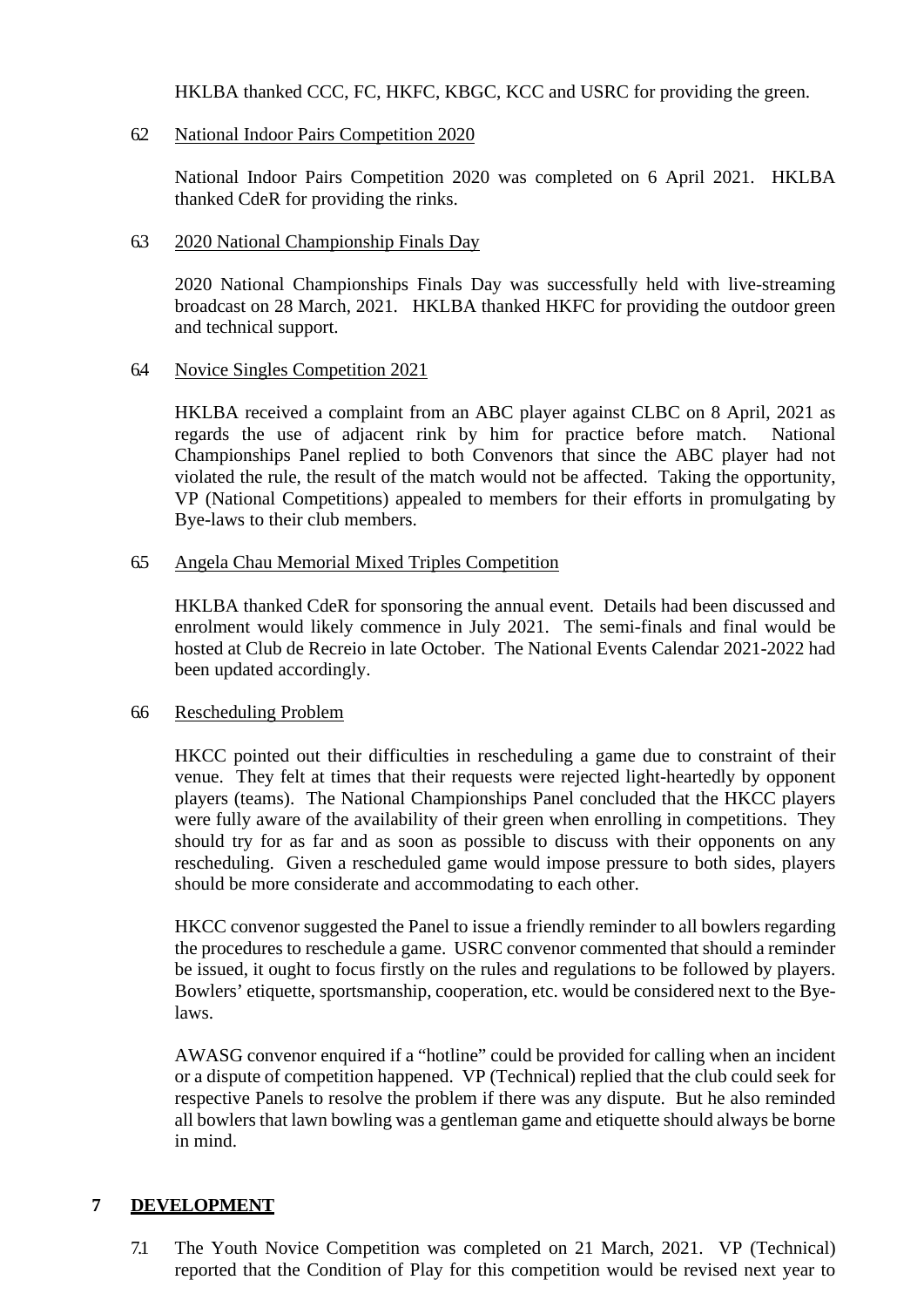allow members of the YDT to participate more for exposure purposes. However, a handicap system would likely be introduced for leveling the disparity in performance between novice youth players and YDT players. Details would be promulgated in due course.

## **8 TECHNICAL**

- 8.1 VP (Technical) reported that a total of forty-one persons to participate in the umpire training course and the first lesson was held on 8 April, 2021.
- 8.2 The storage capacity in VP was very limited, especially when five clubs from AP Lei Chau were moved to VP after their venue was converted into a vaccination center. The situation was aggravated when storage capacity was further reduced to combat rat infestation. Having discussed to LCSD, VP (Technical) managed to acquire some more storage for clubs using VP as home green.

#### **9 INTERNATIONAL**

#### 9.1 National and Emerging Squad

VP (International) reported that 18 men and 18 women were selected to join the Hong Kong Squad. The Squad would be split into National Squad and Emerging Squad, depending on player's performance. Name list of the Squad would be announced on the LBA website. As regards physical fitness training for squad members, tendering and selection of physical fitness center for 2021-22 were in progress.

9.2 China National Championships

The Hight Performance Committee had decided not to participate in the China National Lawn Bowls Championship, which would be held on 5-9 May at Shenzhen, due to the extended quarantine requirements both in Shenzhen and in Hong Kong.

#### **10 DISCIPLINARY PANEL**

Nil

#### **11 HONG KONG INTERNATIONAL BOWLS CLASSIC & CLASSIC CARNIVAL2021**

11.1 The Chairman reported that the Hong Kong International Bowls Classic and Classic Carnival 2021 was unlikely to be held this year due to the COVID-19 pandemic. As an alternative, a regional event involving Hong Kong, Macao and Greater Bay Area might be considered. Details would be provided in the due course.

#### **12 ANY OTHER BUSINESS**

- 12.1 As regards the litigation brought forth by Ms. Vivian Yip against HKLBA and its President, the chairman reported that, upon the plaintiff's request, the hearing originally scheduled for March had been postponed to 15 July, 2021.
- 12.2 Further to the storage at Victoria Park, CLBC convenors commented again that the storage in VP was very inadequate. She urged HKLBA to officially write to LCSD to resolve the issue.